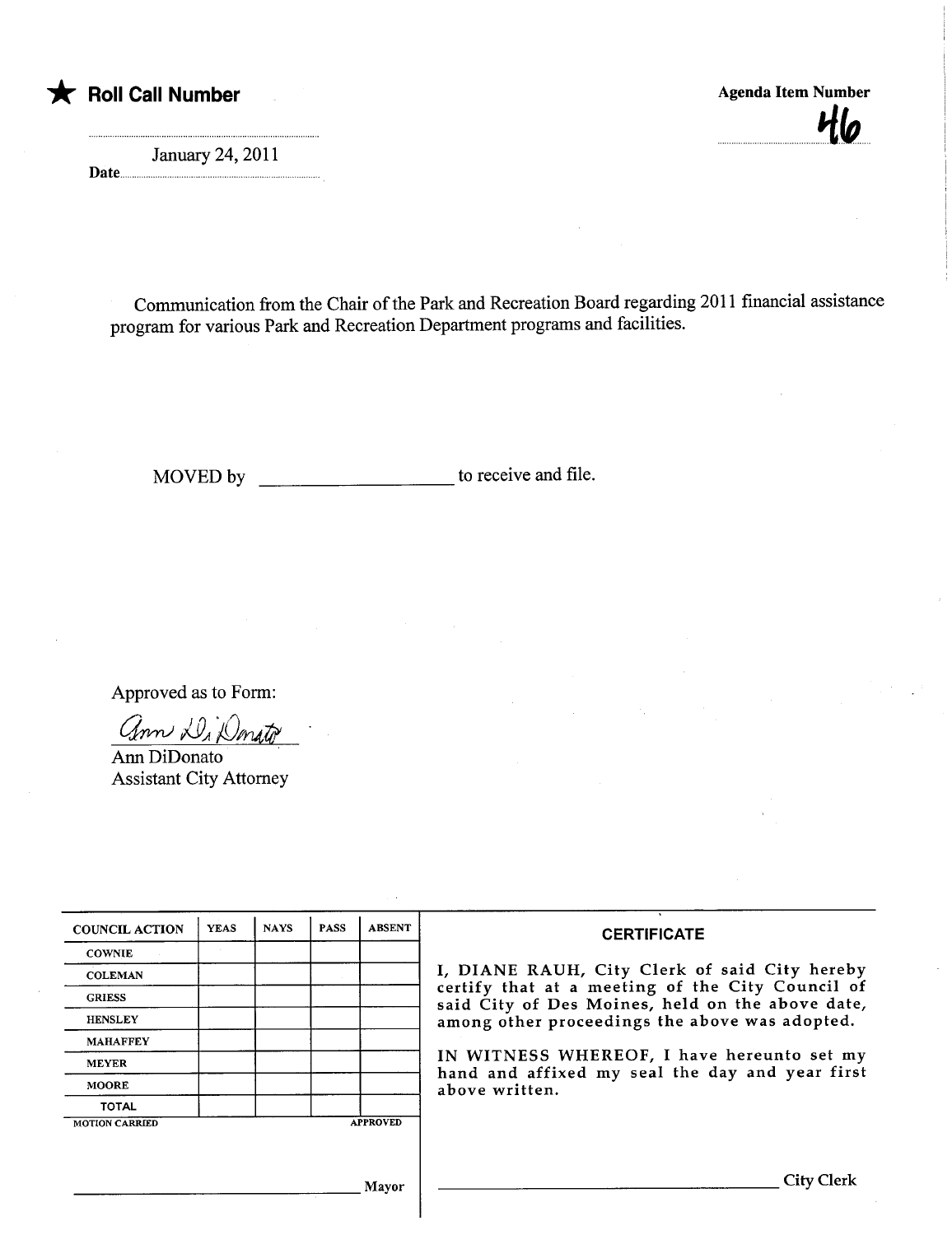

January 24,2011

Honorable Mayor And Members of the City Council

RE: Financial assistance program

Dear Mayor and City Council Members:

Des Moines Parks and Recreation has a variety of programs and facilities that have a tremendous impact on the quality of life in Des Moines. Every citizen in Greater Des Moines deserves the opportunity to participate in these programs and facilities regardless of their ability to pay.

On May 4, 2009, by Roll Call Number 09-799, the Des Moines City Council approved a reduced fee program for various Park and Recreation Department facilities and programs. This program expanded beyond income verification to self-declare hardship since many people had recently lost their jobs. The expanded program provided for a 50% reduction in fees to families residing in Des Moines who experienced a loss of employment, reduction of work hours, or a reduction of their wages. Applicants that self-declared any of these adverse affects of their income were issued a Fun Pass.

In 2010, the Park and Recreation Department continued to offer the Fun Pass for those in need of financial assistance. The previous Fun Pass program was expanded with an additional tier of benefits and this program was titled "Experience Greater Des Moines." The Experience Greater Des Moines offered those who had their income verified at or below 200% of poverty guidelines the opportunity to participate in Park and Recreation programs and also participation in programs of agency partners such as the Science Center of Iowa, Des Moines Art Center, and A.H. Blank Park Zoo.

Patrons participating in the financial assistance program were issued one of two cards. If a resident's income was verified, the applicant received an Experience Greater Des Moines card. If resident's income was not verified, a Fun Pass card was issued.